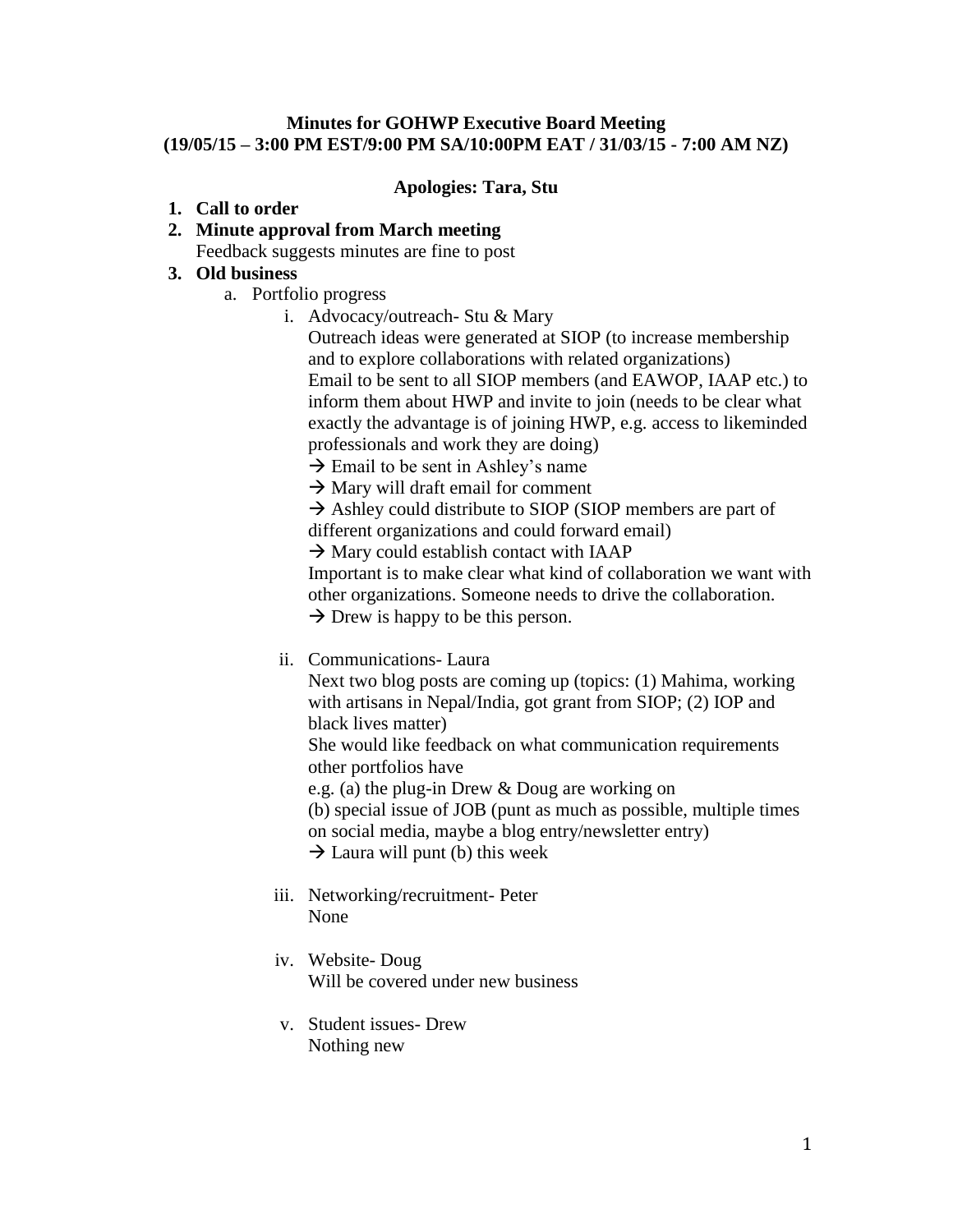- vi. Member value- Tara 301 members in GOHWP
- vii. Organisational issues- Ines

Call for HWP special issue on JOB website

 $\rightarrow$  Everyone to pass on call as widely as possible (and consider submitting), paper due date: 1 December Academics Standing Against Poverty were brought to attention in January; they offer sponsorship for one year collaboration between earlier career academic in the global south with more senior academic in the south or north. This was advertised in the GOHWP forum

 $\rightarrow$  Ines could try to find out more about the organisation from Fouad Bou Zeineddine who sent her the initial email

## **4. New business**

a. SIOP advocacy/visibility committee meeting – Ashley Ashley attended a couple of meetings, they are excited to publicize

GOHWP work; they have external and internal focus on pro-social work SIOP session panel planned for next year's SIOP conference (applied work)  $\rightarrow$  have asked for recommendations for speakers from us.

 $\rightarrow$  Everyone to email recommendations to Ashley

Are interested in reciprocal relationship (e.g. us promoting their work on our social media accounts)

- b. Alliance for Org Psych affiliation Ashley (on behalf of Tara) Alliance has reached out to explore potential sponsorship/organizing structure for GOHWP
	- i.  $\rightarrow$  Might need more information about the Alliance and their goals (Tara, could you take this on?) We chose not to align with SIOP as it is a North American organization, the Alliance seems to be more international, though most of its leadership seems to overlap with SIOP leadership.
- c. Recruitment letter/org outreach Ashley see Mary's portfolio update
- d. Org registration discussion pros/cons/suggested course of action Ines Pros: Possibility to get funding, allows to set up a bank account in GOHWP's name

Cons:

- Might be difficult if there is no board member from the country we are registered in (due to practical constraints such as making changes to bank account requiring person to be physically present at bank)

- International bank charges

Should we set it up or not?  $\rightarrow$  Motivation seems to be financial (having a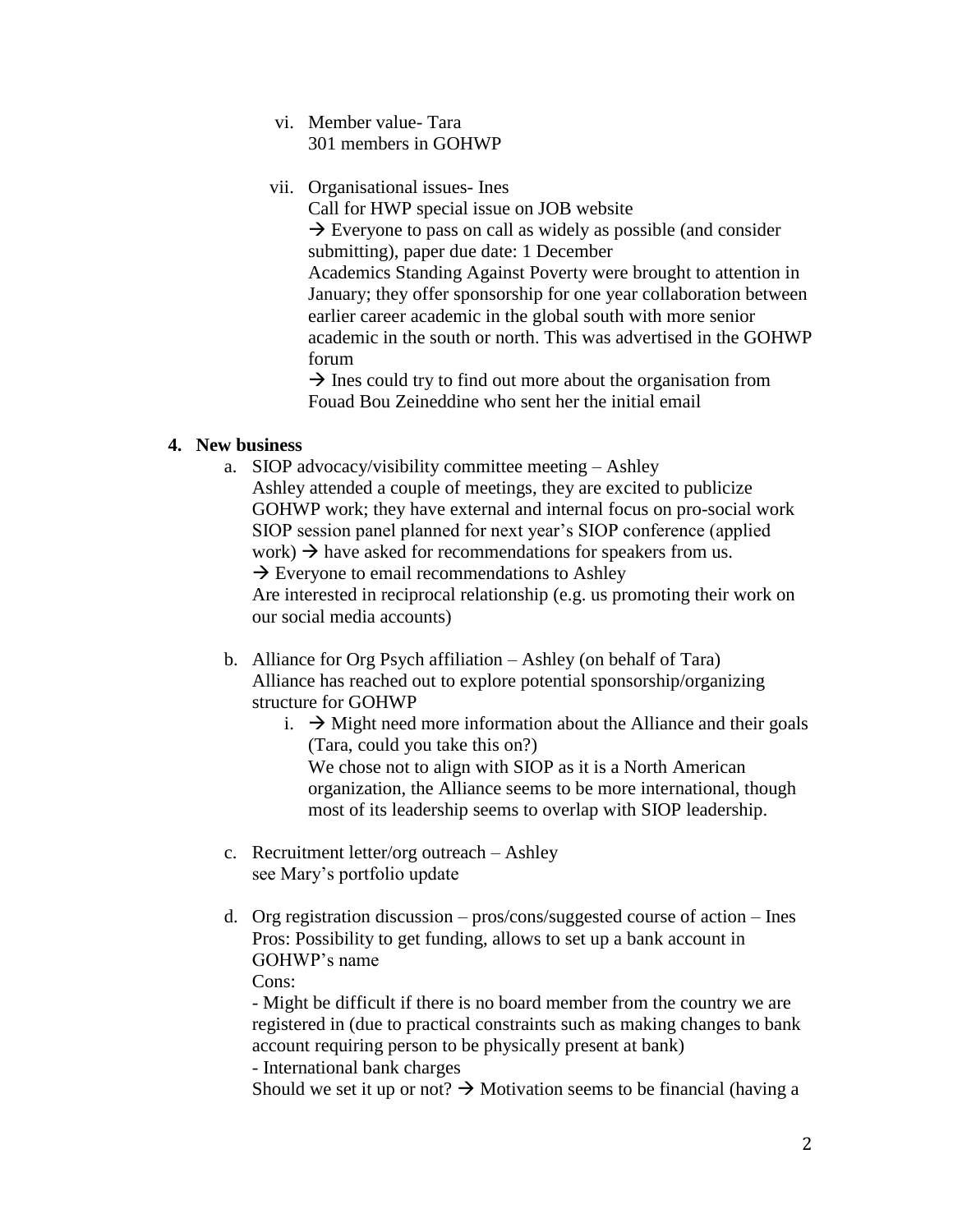bank account), but this does seem to be a little impractical (see first con); let's not push it now, but possible collaboration with Alliance might make us have to register

To be discussed: Should we have a treasurer?

Financial report will be added to annual report for transparency/ accountability reasons (as done in 2014)

 $\rightarrow$  Ines to write up a guide detailing how to go about registration in NZ and SA, including what the cost would be. This would allow us to be ready should we have a need to register quickly

- e. Disasterready.org partnership Ashley Disasterready has developed training material for people going to work in disaster areas. They are interested in sharing resources
- f. SIOP committee creation Ashley A number of people at SIOP brought this up. Best way to go about it is to set up an ad hoc committee

 $\rightarrow$  Find out what setting up an ad hoc committee entails (There are strategic considerations, usually has to be a top-down process, need a SIOP exec board member to bring it to EB meeting to be discussed)

## **5. Other business**

a. SIOP recap – members who attended  $\odot$ 

Good turnout at SIOP HWP meeting. Laura is working on a SIOP recap Stu, Mary and Mahima had an awesome session with Virginia Schein as the discussant.

Laura and Ashley met Robert McKenna, professor at Seattle Pacific who is doing related work. A number of his students have contacted Ashley subsequently.

Drew was approached by two people:

(1) Donna Hammard is a lawyer working in Afghanistan, interested in Corporate Social Responsibility and wanted to know what opportunities there are around that topic within HWP

(2) Lara Jordan, positive businesses DC; uses positive psychology to improve businesses in the Washington DC area

How do we deal with these requests?

 $\rightarrow$  Having a particular person to deal with these requests might be useful, e.g. to connect them to members with similar interests

 $\rightarrow$  Ines will explore this, all email requests coming in can be forwarded to her

b. Membership directory update – Drew/Doug

Phase 1 - completed:

Membership directory is on the website, but not linked to any of the menu. Only able to access it with direct URL; Doug, Ashley and Drew have